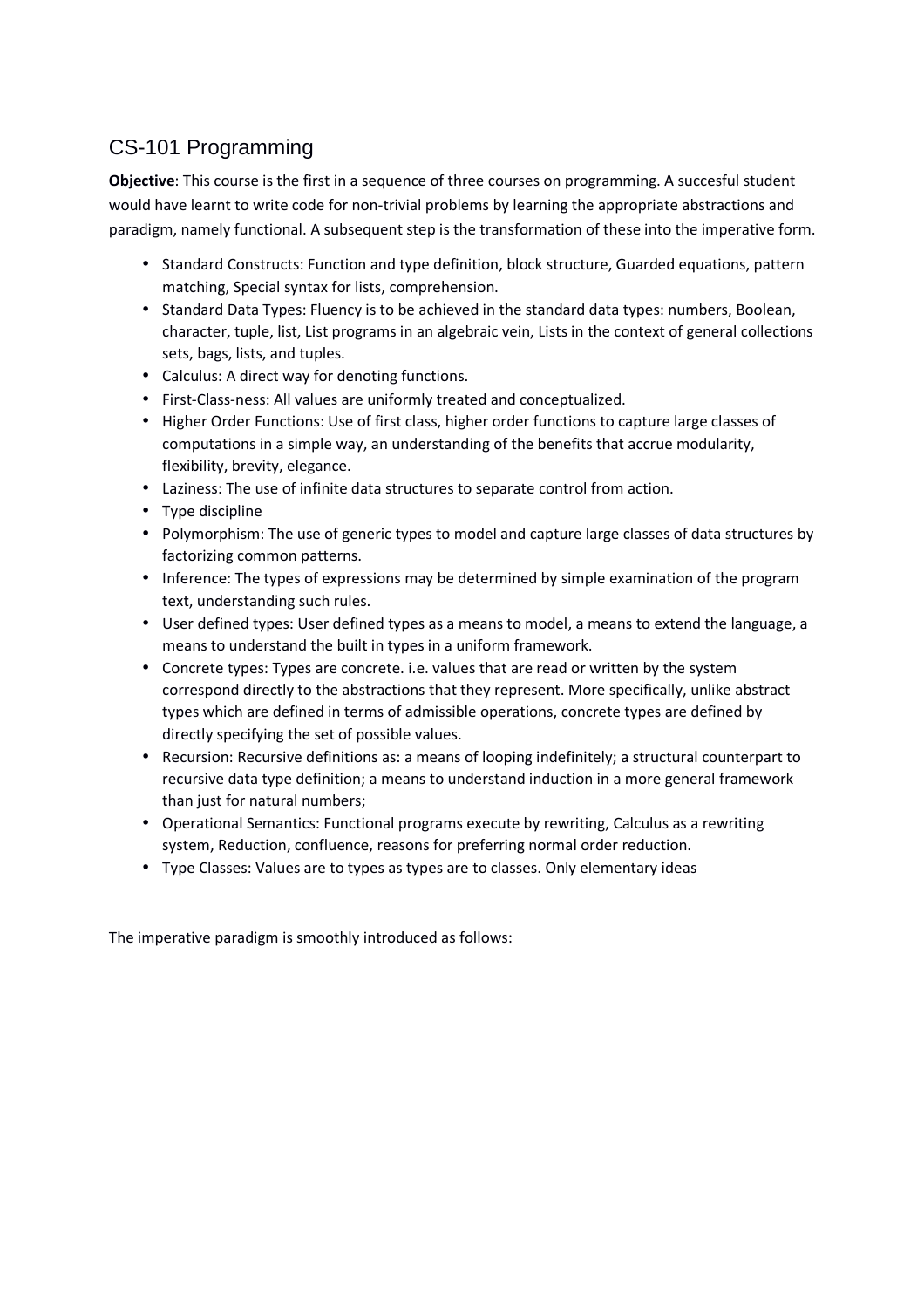| Worlds                   | The Timeless Worlds   World of time                   |                              |
|--------------------------|-------------------------------------------------------|------------------------------|
| Domain                   | Mathematics                                           | Programming                  |
| Syntax                   | $\mathbf{L}$<br>Expressions                           | Statements                   |
| Semantics<br>  Explicit  | l Values<br>Data Structure                            | Objects<br>Control structure |
|                          | Thinking with   Input-Output relations   State change |                              |
| Abstractions   Functions |                                                       | Procedures                   |
| Relation                 | Denote programs                                       | Implement functions          |

In the following we spell out some of the points of how FP translates into Imperative P. The examples may be analogized from say how one would teach assembly language to someone who understands structured programming.

- Semantic relations: The central relation is that imperative programming's denotational semantics is FP, FP's operational semantics is imperative programming.
- Operational Thinking: In FP data dependency implicitly determines sequencing whereas in Imp P it is done explicitly. Advantages and disadvantages of operational thinking.
- Environment: In imperative programming there is a single implicit environment memory. In FP there are multiple environments; which could be explicit to the point of first class-ness (the value of variables bound in environments could be other environments). Use of environments to model data abstraction, various object frameworks, module systems.
- Recursion iteration equivalence: General principles
- Type Issues: Monomorphic, polymorphic and latent typing: translating one into another.

Language(s) to convey these two paradigms could be Gofer (or Haskell), Python, Scheme, etc. and can be expected to vary across time as better languages are developed for pedagogic purpose.

- Introduction to Functional Programming, Bird and Wadler.
- Algebra of Programs, Bird
- Structure and Interpretation of Computer Programs, Abelson and Sussman
- Scheme and the Art of Programming, Friedman and Haynes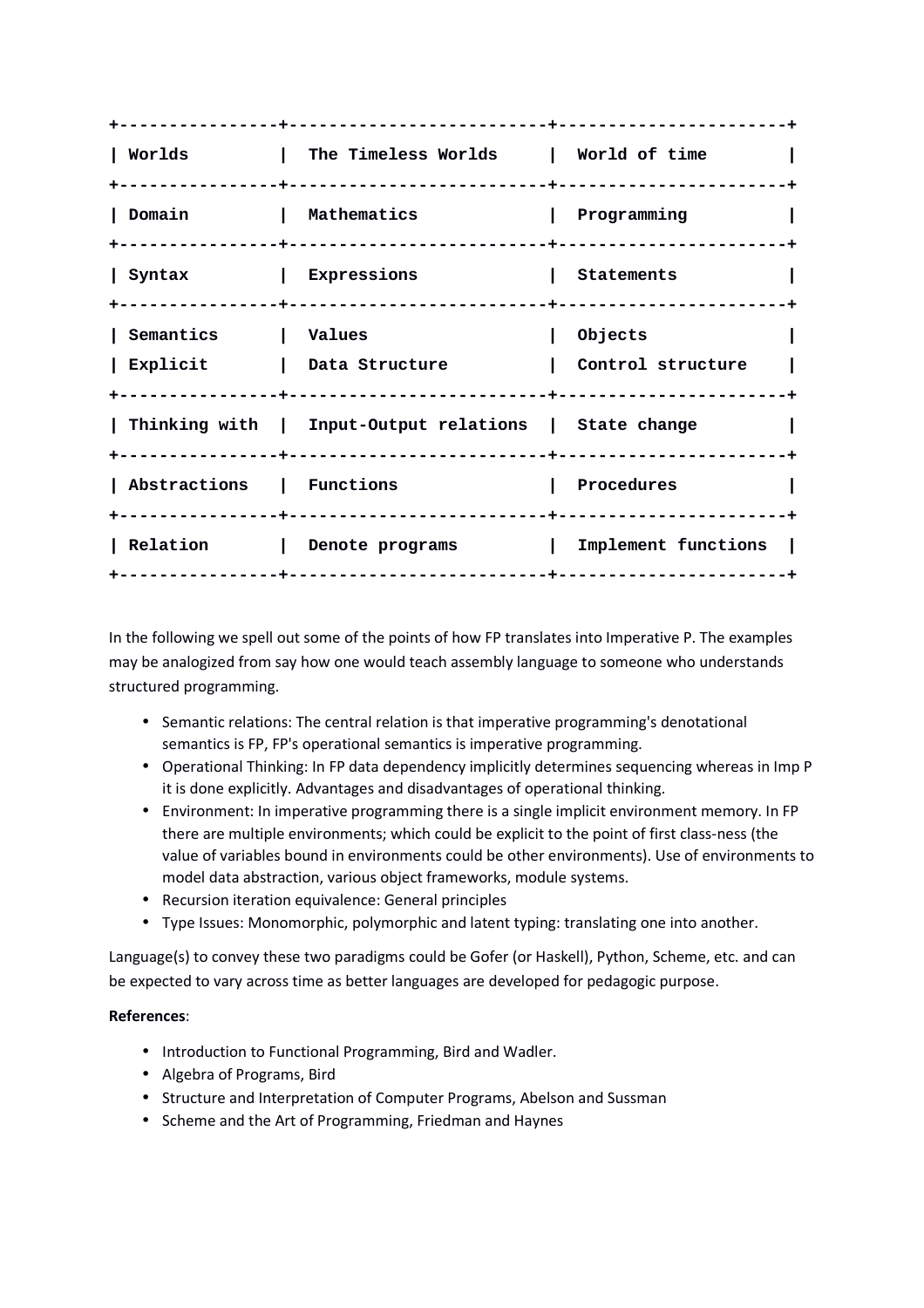- Equations Models and Programs, Thomas Myers
- Algorithms + Data Structures = Programs, N Wirth
- Functional Programming, Reade
- Programming from First Principles, Bornat
- Discrete Math with a computer, Hall and Donnell
- Learning Python, Mark Lutz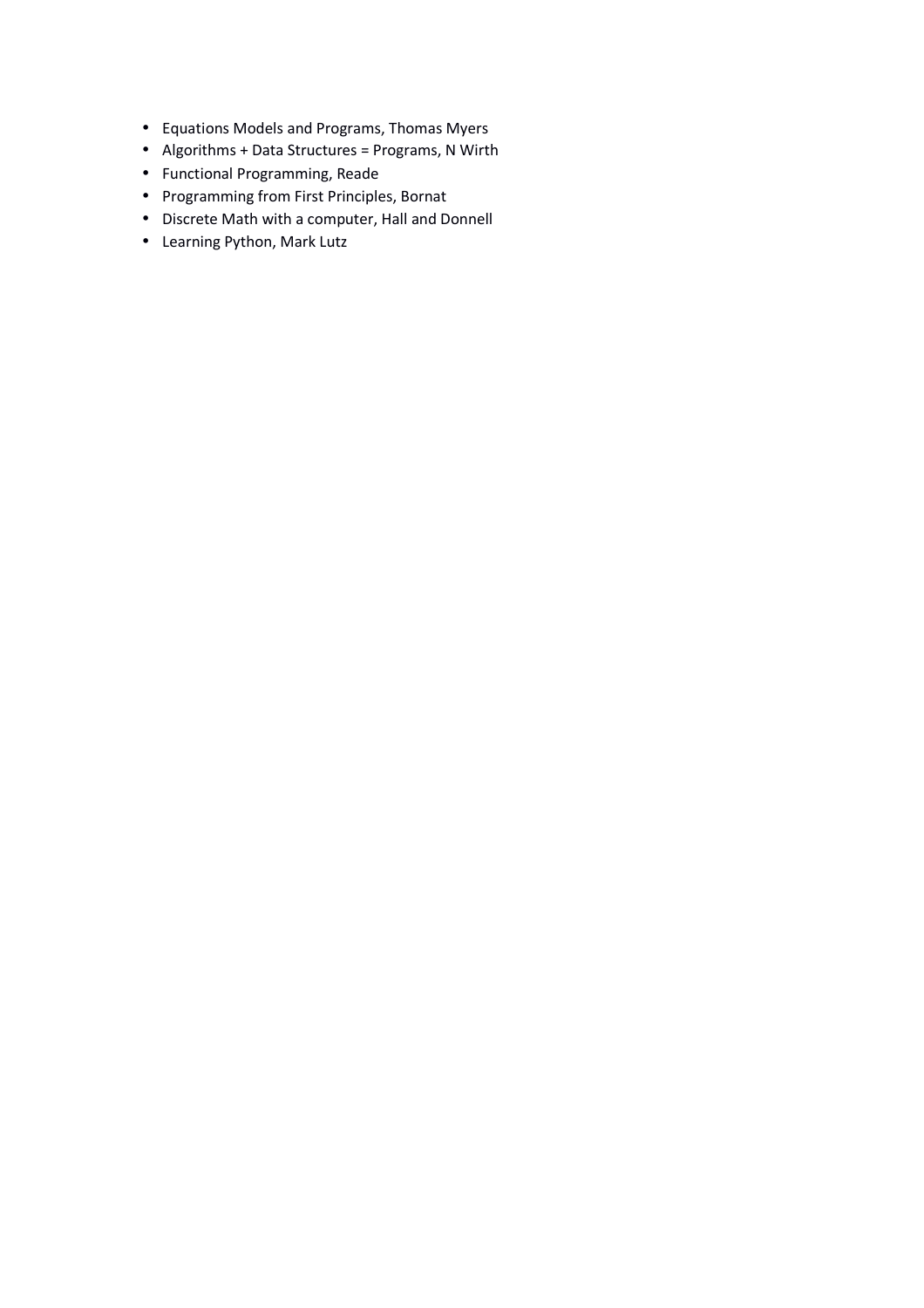### CS-102 Systems

**Objective** This course is the first in a sequence which aims at getting an understanding as to what constitutes the various hardware subsystems of a (simple) modern computing device as well as software subsystems that are imperative in order to make effective (and efficient) use of a computing system.

### **Hardware subsystem**

- From a calculator to a stored-program computer: Internal structure of a calculator that leads to this functionality. Machine language and programs writing a sequence of instructions to evaluate arithmetic expressions. Interpreting the computer's behavior when instructions are carried out: the fetch- decode-execute cycle as the basic or atomic unit of a computer's function. Control unit: that performs the fetch-decode-execute cycle.
- Basic Electronics: combinational functions and their implementation with gates and with ROM's; edge-triggered D-flip-flops and sequential circuits; Implementation of data-path and control, using the basic ideas developed so far.
- Parts of a computer: Processor (CPU), memory subsystem, and it's interfaces, peripheral subsystem. and it's interfaces. Parts of these interfaces integrated with the processor, and the remainder contained in the chip-set that supplements the processor. Two main parts of the processor apart from these interfaces: data-path and control (which supervises the data-path) .
- Introductory Machine: Modern computer design, dating back to the 1980's, marks a radical shift from the traditional variety. The new style has given rise to reduced instruction set computers (RISC), as opposed to the older complex instruction set computers (CISC). The ISA of one of the ARM family of processors will be examined. Assembly Language structure, syntax, macros, assembling and disassembling, clock cycle counting
- Pipelining: Improving the performance of a computer and increasing the usage of its subsystems by executing several instructions simultaneously. Analogy to assembly line manufacture of cars. Influence of instruction set design on ease of pipelining. Difficulties with pipelining: structural, data and branch hazards. Branch prediction
- Memory hierarchy: Performance tradeoffs: fast, small, expensive memories (static RAM); slower, larger, inexpensive memories (DRAM); very slow, very large and very cheap memories (magnetic and optical disks). Ideal memory: fast, inexpensive, unbounded size. Ways of creating illusions or approximations of ideal memory. On-chip and off-chip cache memories

### **Software subsystem**

Abstraction of the physical computing device with better properties in order to use it more effectively.

Multiplex multiple programs giving an illusion that each having view of their own processor, memory, etc.

- Memory abstraction: virtual memory, required hardware support and programming necessary to make it happen
- Exceptions, traps and interrupts, ISRs. Minimization and handling of non determinism
- Software subsystem API (system call) and ABI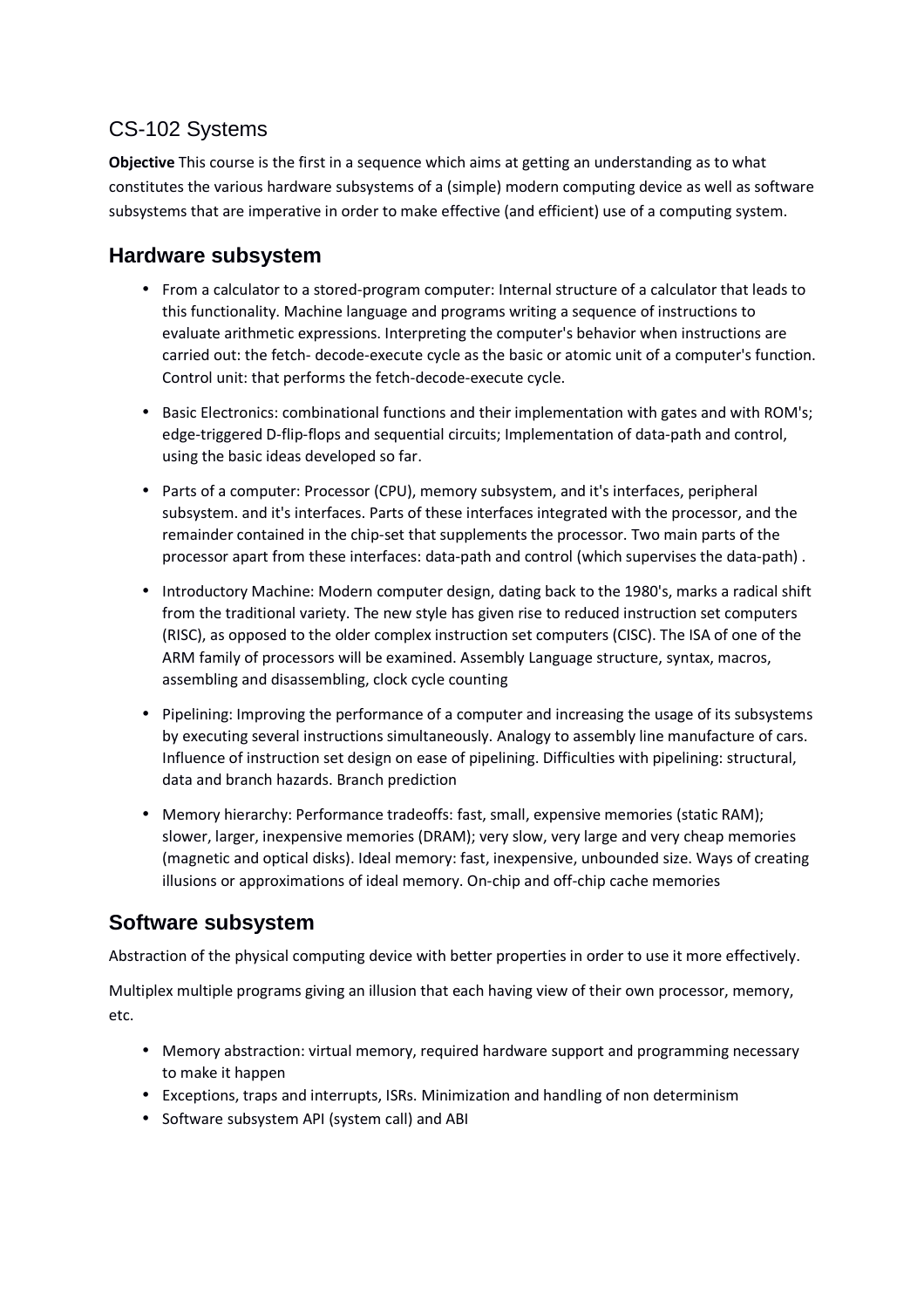• Start up scripts, Basics of protected mode and device drivers

- Computer Organization and Design, Patterson and Hennessey
- Computer Structures, Ward and Halstead
- Digital Design: Principles and Practices, Wakerley
- Modern Assembly language Programming with the ARM processor, Larry Pyeatt
- Guide to Assembly Language Programming, S P Dandamudi, Springer
- Art of Assembly, Randy Hyde
- Modern Operating systems, Andrew Tanenbaum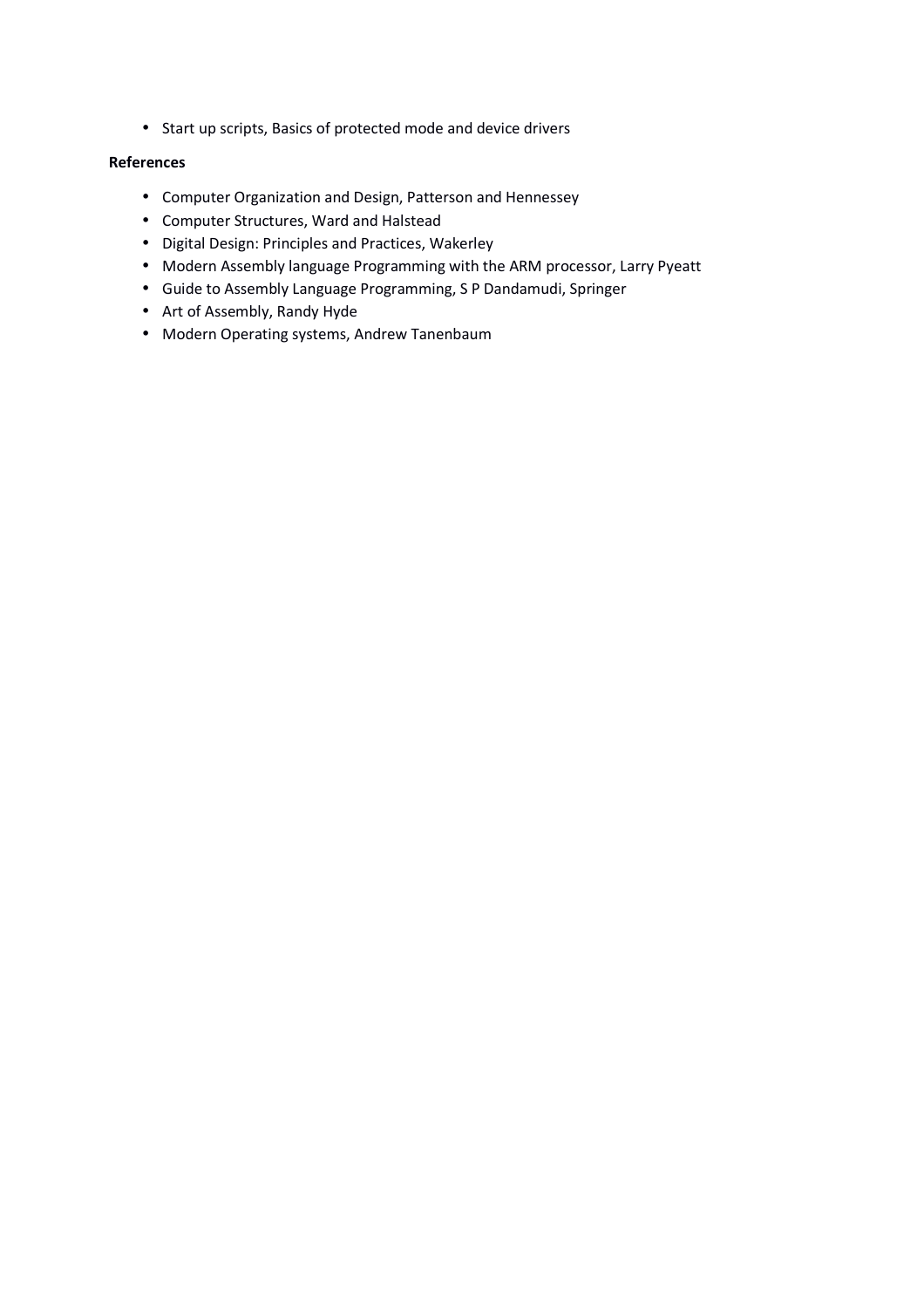# CS-103 Mathematics of Computation

**Objective**: Build the mathematical foundation towards construction and formal reasoning about programs, inferring program behaviour, models of computation and various models which appear natural in the world of programing.

- Logic: Propositional Calculus: Alternative styles: Boolean Algebra, truth tables, equational, deduction, Formal systems, Syntax and semantics, Proof theory and Model theory, consistency and Completeness of different systems.
- Binding Constructs: Abstraction of lambda, for all, program function etc. Free and bound variables, substitution. Common laws.
- Set Theory: Definitions, proofs, notations, building models
- Well formed formulae: Ordinary definition, refinement to types, necessity and limitation of computable type checking.
- Relations: 3 alternative views of foundations of relations: as Cartesian products, as Boolean function(predicates), as power set functions 3 basic types - equivalences, orders, functions
- Graphs: Definition and examples of graphs, Incidence and degree, Handshaking lemma, Isomorphism, Sub-graphs, Weighted Graphs, Eulerian Graphs, Hamiltonian Graphs, Walks, Paths and Circuits, Connectedness algorithm, Chinese Postman problem, Traveling Salesman problem
- Trees: Definition and properties of trees, Pendent vertices, centre of a tree, Rooted and binary tree, spanning trees, minimum spanning tree algorithms, Fundamental circuits, cutsets and cut vertices, fundamental cutsets, connectivity and separativity, max-flow min-cut theorem
- Planar Graphs: Combinational and geometric duals, Kuratowski's graphs Detection of planarity, Thickness and crossings
- Matrix Representation of Graphs: Incidence, Adjacency Matrices and their properties
- Coloring: Chromatic Number, Chromatic Polynomial, the six and five color theorems, the four color theorem

- Logic for CS by Gallier
- Discrete Math by Tremblay Manohar
- Discrete Math by Stanat
- Laws of Logical Calculi by Morgan
- Computer modelling of mathematical reasoning by Bundy
- Predicate Calculus and Program Semantics by Dijkstra
- A Logical Approach to Discrete Math by Gries and Schneider
- Practical Foundations of Mathematics by Paul Taylor
- Conceptual Mathematics by Lawvere
- Logic in Computer Science: Modelling and Reasoning about Systems, by Michael Huth , Mark Ryan Cambridge Univeristy Press
- Introduction to Graph Theory, Douglas West
- Graph Theory, Robin Wilson
- Graph Theory with Applications, Bondy, J. A. & U. S. R. Murty [1976], MacMillan
- Graph, Networks and Algorithms, Swamy, M. N. S. & K. Tulsiraman [1981], John Willey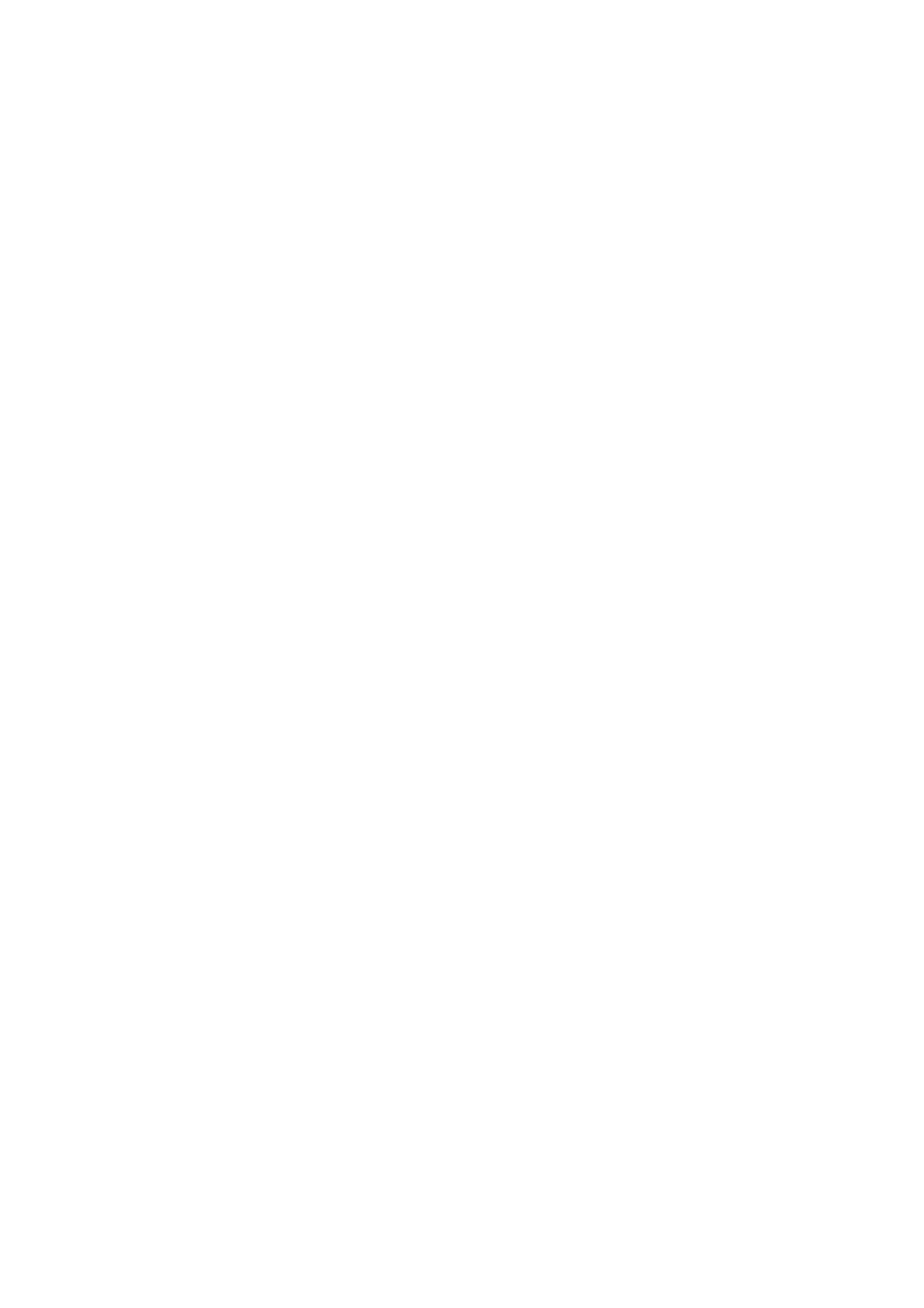# CS-104 Mathematics of Computation

**Objective**: Build the mathematical foundation towards construction of programs whose output has accuracy issues or issues of uncertainty. These outputs are a common consequence of the models used in engineering, physical and biological sciences as well as inaccurate representation of a class of numbers on a finite machine and it's attendant consequences.

- Matrix notation, matrix algebra, matrix operations and their geometric significance, inverse, transpose.
- Vector Spaces and subspaces, linear independence, basis, dimension, linear transformations, four fundamental subspaces
- Orthogonality: orthogonal vectors and subspaces, projections, orthogonal bases, Householder transform
- Eigenvalues and eigenvectors: Their significance, geometric interpretation, similarity transformation and eigenvalues
- Positive definite matrices: It's connection to optima and optimization, recognition of positive definite matrix
- Computing and floating point arithmetic, truncation error, round-off error and it's propagation
- (Numerical) solution of differential equation(s) (initial value problem and boundary value problem) leading to
- solution of difference equations towards error analysis of solution techniques.
- Numerical solution of linear equations using direct and iterative methods, computation of eigenvalues and eigenvectors
- Interpolation and approximation
- solution of non-linear equation(s), fixed point methods, order of convergence

- Unified introduction to Linear Algebra, Alan Tucker
- Linear Algebra, Serge Lang
- Elementary Linear Algebra, Howard Anton and Chris Rorres
- Numerical Methods for Scientists and Engineers, Chapra, TMH
- Elements of Numerical Analysis, Peter Henrici, John Wiley & Sons.
- Numerical Linear Algebra, Leslie Fox, Oxford University Press.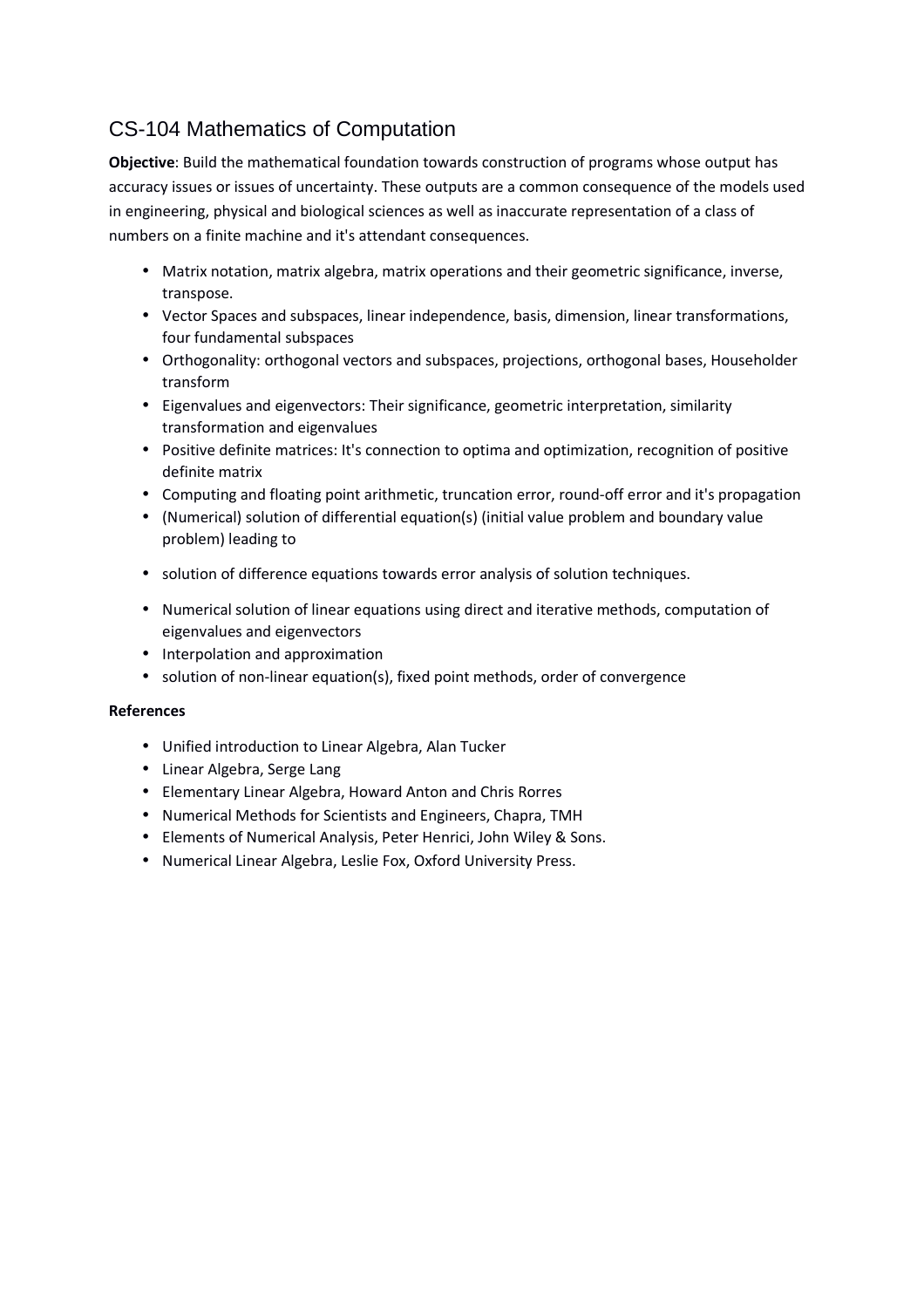# CS-105 Database Management System

**Objective**: Enable the student to appreciate the theoretical underpinnings of the relational model and hence enable them to excel in database design along with the basis which leads to the effective use of SQL.

- DBMS objectives and architectures: Data and models of data, concept of database and information.
- Relational model for data base design: Relational data model, Schema design, Normalization theory, functional dependencies, higher normal forms, integrity rules, Relational operators
- Query language: Relational calculus, relational algebra and SQL
- Database design issues: Query processing, indexing and performance of database sysetm, B-tree index structure, transactions and transaction processing.
- Challenges in database design: conflicting design forces, trade-offs and resolution thereof.

- An introduction to database systems, C. J. Date
- Database Management Systems, Raghu Ramakrishnan, Johannes Gehrke
- Principles of Database Systems Vol. I & Vol II, J. D. Ullman
- Relational Database Index Design and the Optimizers by Tapio Lahdenm, Michael Leach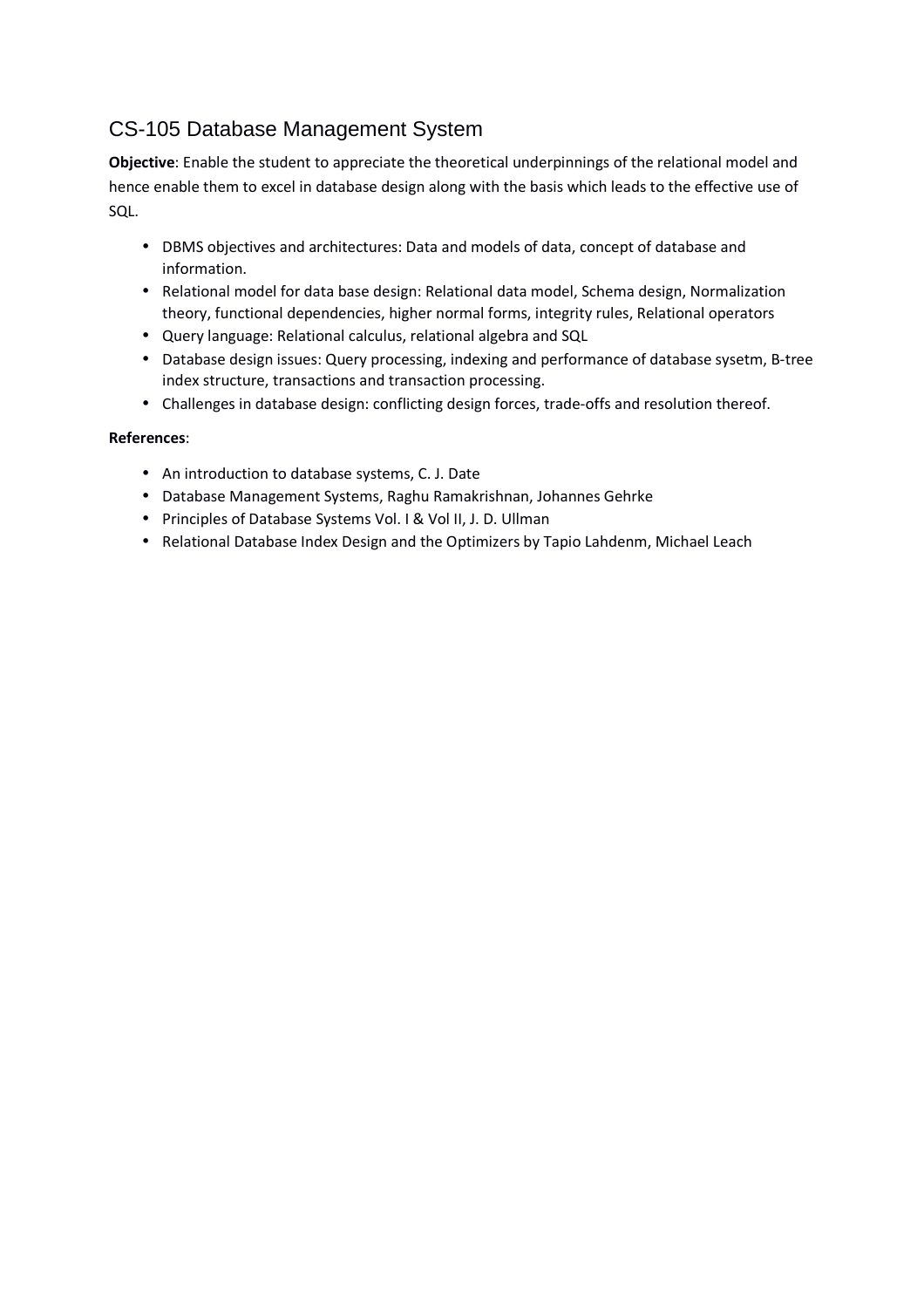# CS-201 Programming

**Objective**: This is the second course in the sequence on programming with the idea of constructing of programs by effective use of data organization while building on ideas picked up in the first course in this sequence. The course is woven with the idea of the dual worlds: algebraic and algorithmic, which leads to a smooth and powerful way to develop programs.

- ADTs and Views: (Algebraic) Formulation as recursive data types, data structure invariants, principles of interface design and it's reflection (algorithmic) storage representations, addressing semantics, maximizing abstraction using language features like macros, etc.
- Code: (Algebraic) Pattern matching based recursive definitions wherein exhaustive set of disjoint patterns correspond to total functions leading to runtime bug free programs, recursive code structures follow recursive data structures and it's reflection (Algorithmic) refinement of recursive definitions into iterative algorithms, techniques for improving algorithms like sentinel, double pointers, etc.
- [Control as data, loops], [Co-routines vs. subroutines, functions], [General framework for error handling, escape procedures, stack based software architecture]
- the case studies/examples for the above include but need not be limited to the following: Lists: Various types of representations. Applications: symbol tables, polynomials, OS task queues etc., Trees: Search, Balanced, Red Black, Expression, and Hash Tables Applications: Parsers and Parser generators, interpreters, syntax extenders, Disciplines: Stack, queue etc and uses Polymorphic structures: Implementations

- Data Structures and Algorithms, Aho, Hopcroft and Ullman
- Data Structures, Kruse
- Structure and Interpretation of Computer Programs, Abelson Sussmann
- Functional Programming Henderson
- The Art of Programming Vol. 1. & Vol. 3, D. E. Knuth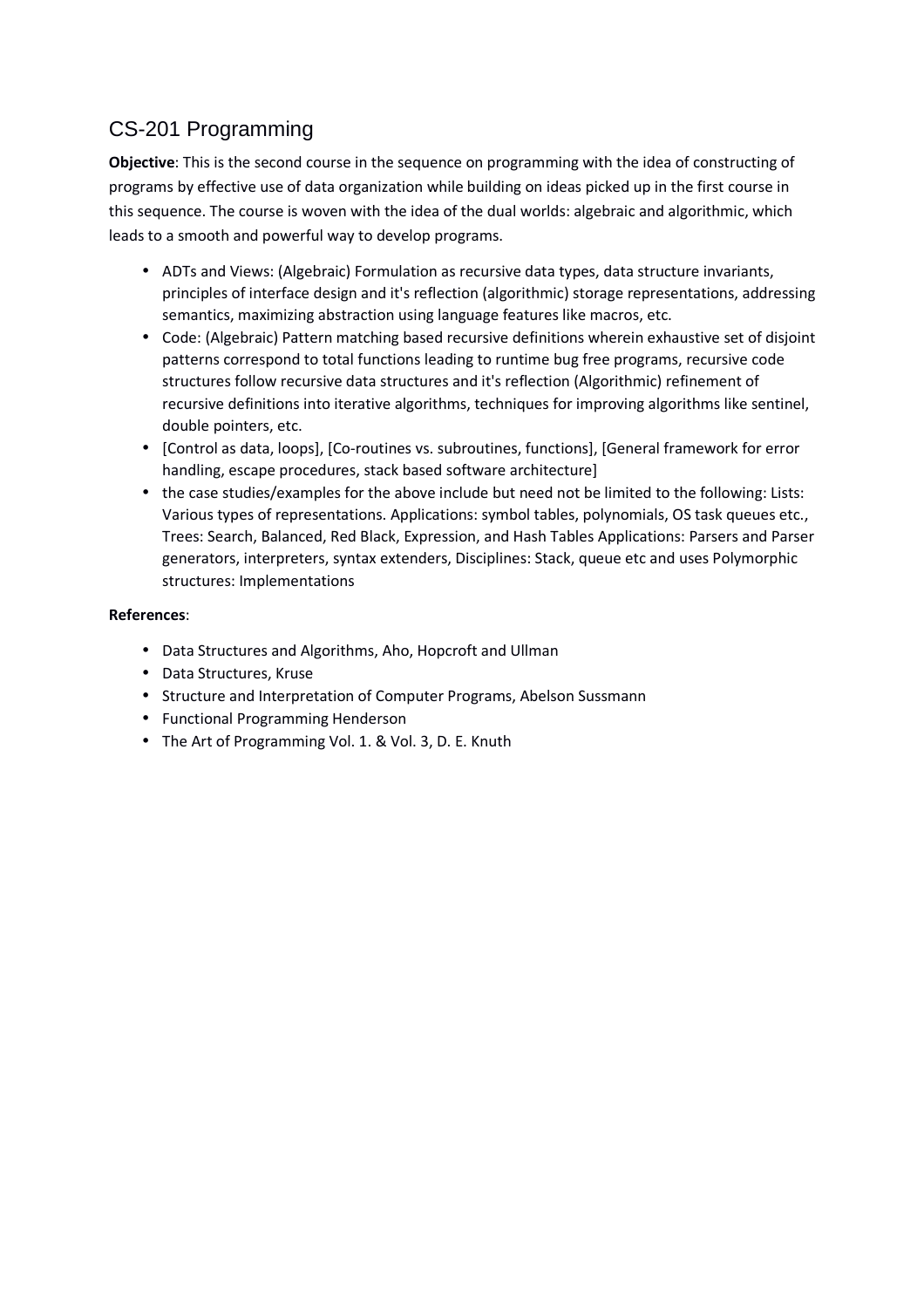# CS-202 Programming

**Objective**: This is the third course of a sequence on programming where a student is exposed to the notion that a \flcorrectly running program \fP is not the \flbe all and end all\fP for an effective programmer and computer scientist. At the end of the course, a successful student should be able to design, analyze and prove termination and correctness of (efficient) algorithms to previously unseen/unknown problem specifications using the general principles covered including being able to model/view a new problem as one of the previously solved problems. In addition, the student should be able to appreciate the value/power of randomness/uncertainty in achieving effective/efficient solutions.

- Probability as a model of mathematical uncertainty: Sample space, events, probabilities on events, conditional probabilty, independent events, Bayes' theorem
- Random variable, or function defined on a sample space: Expectation of a r.v., expectation of a function of a r.v., variance, notion of a probability distribution, (cumulative) distribution function, some standard discrete and continuous r.vs.
- Jointly distributed r.vs, Conditional probability and conditional expectation
- Notion of efficiency, Big-Oh notation, it's use in expressing the efficiency of an algorithm, it's calculation for a given algorithm
- Divide and Conquer as an effective paradigm to decompose a given problem into problems of smaller size and then obtaining the solution to the original one as a composition of the solutions of the subproblems
- Sorting, Searching, Selection
- String processing: Knuth-Morris-Pratt Algorithm, Boyer-Moore Algorithm, pattern Matching.
- Graph Algorithms: DFS, BFS, Biconnectivity, all pairs shortest paths, strongly connected components, network flow: Edge Saturation and Node Saturation Algorithms, Maximum Matching on Graphs
- Backtracking, Dynamic Programming, Branch & Bound, Greedy: Use of three paradigms for the solution of problems which invlove optimization or exploration of a search space with some specific property of the desired solution
- Computation steps being decided by the toss of a coin, or randomized algorithms:An introduction with a few examples and analysis
- Introduction to the theory of NP-Completeness: Non-Deterministic Algorithms, Cook's Theorem, clique decision Problem, Node cover decision problem, chromatic number, directed Hamiltonian cycle, travelling salesman problem, scheduling problems.

- Introduction to Probability, John Freund
- Introduction to probability theory and it's Applications, William Feller
- A first course in Probability, Sheldon Ross
- Introduction to Algorithms, Thomas Cormen, Charles Leiserson, Ronald Rivest, Clifford Stein,
- Algorithms, Robert Sedgwick
- The Design and Analysis of Computer Algorithms, A. V. Aho, J. E. Hopcroft, J. D. Ullman
- Algorithm Design: Foundations, Analysis, and Internet Examples, Michael T. Goodrich, Roberto Tamassia
- Algorithm Design, Kleinberg and Tardos
- Combinatorial Algorithms (Theory and Practice) , F. M. Reingold, J. Nivergelt and N. Deo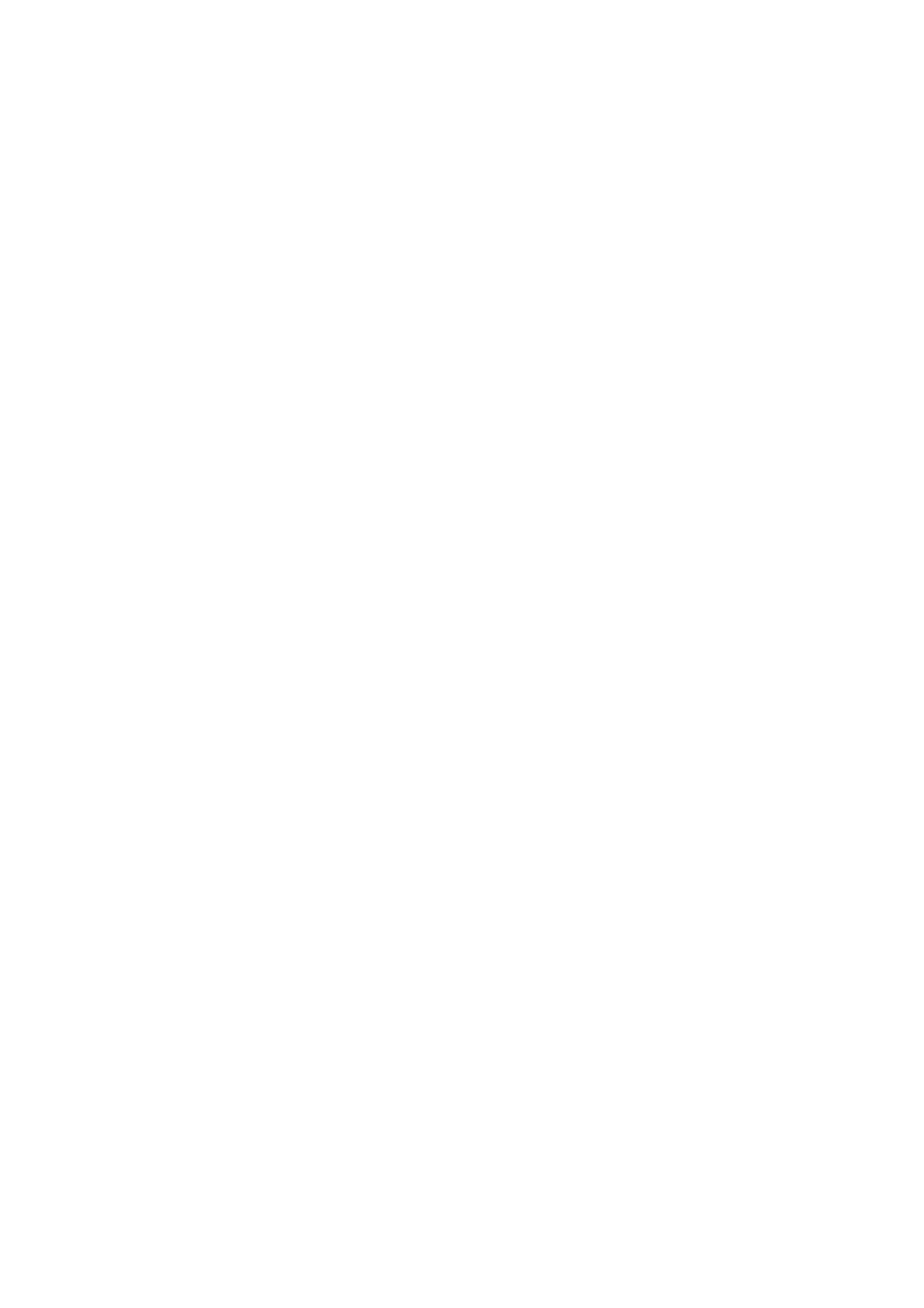## CS-203 Systems

**Objective** This course is the sequel to course CS-102 and hence it's goal is dovetailed in the same direction as CS-101.

- program in execution --> process abstraction
- lighter verision of a unit of computation --> thread,
- multiple such units --> concurrency, sharing and synchronization,
- software support and requirements to achieve these effectively
- Requirements and mechanisms to reach the stage \fIprogram in execution\fP
- The four dimensions of a programming activity as the basis for systems programming: concept, program generators (humans or other programs), sources and deliverables. For a variety of concepts, a set of program generators generate a set of (possibly overlapping) sources and produce a set of deliverables (executables, libraries, documentation).
- Interpretation as the fundamental activity in Software. Interpreters and interpretation. Program layout strategies on a Von Neumann machine (e.g. Pentium). Division of the final interpretation goal into subtasks and establishing interface export by producer tool and import by consumer tool. Compiler and Assembler translation phases
- Linkers and Loaders Linker as a layout specifying producer and loader as a layout specification consumer. Layout specification strategies: fixed and variable (relocatable and self-relocatable). Layout calculations. Dynamic linking and overlays. Executable format definitions. Object file format as the interface between the compiler and the linker. Few Object file formats like MSDOS, Windows and ELF. Object file manipulation utilities. Editors, version controllers. Version control on object and executable files (e.g. Version support for modules in the Linux kernel)
- Support tools: source browsers, documentation generators, make, GNU auto-conf, git, bug reporting systems, build systems. Debuggers for analysis. Package builders, installers, package managers for deployment
- Persistent storage: Storing and retrieving data (logically coherent from the viewpoint of the producer of the data) with an assocaited label/name --> file
- collections of files --> file system
- Organizing the collection of names/labels --> directory structure
- File layout
- Managing free space
- Process and file interaction
- Issues in robustness of filesystem
- Designing and organizing metadata for performance, adaptive to encompass newer technology like SSD

- Modern Operating Systems, Andrew Tanenbaum
- Design of the Unix Operating System, M, J, Bach
- Compilers: Principles, Techniques and Tools, Aho, Lam Sethi
- John Levine, Linkers and Loaders, John Levine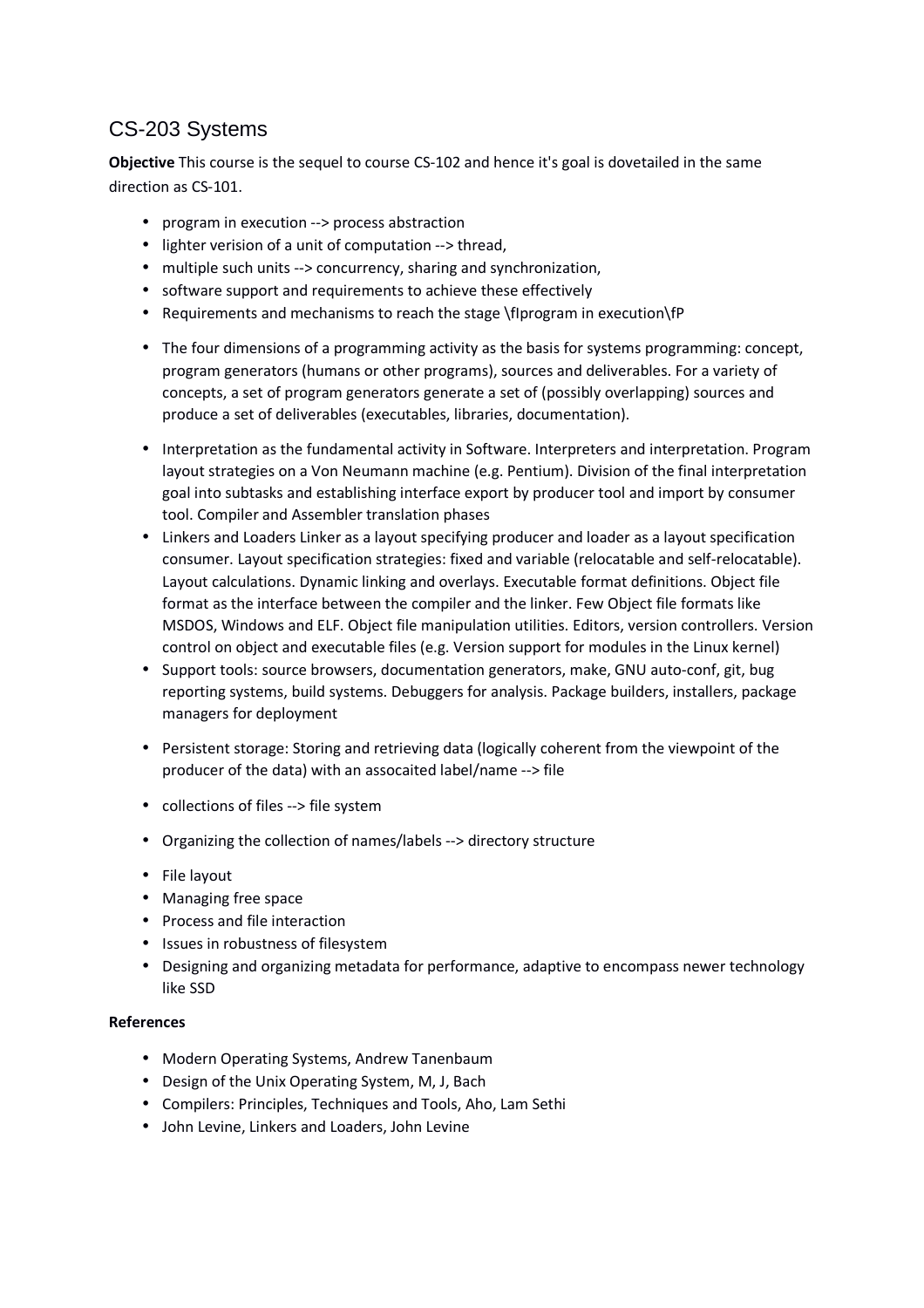• System Software: An Introduction to Systems Programming, Leland L. Beck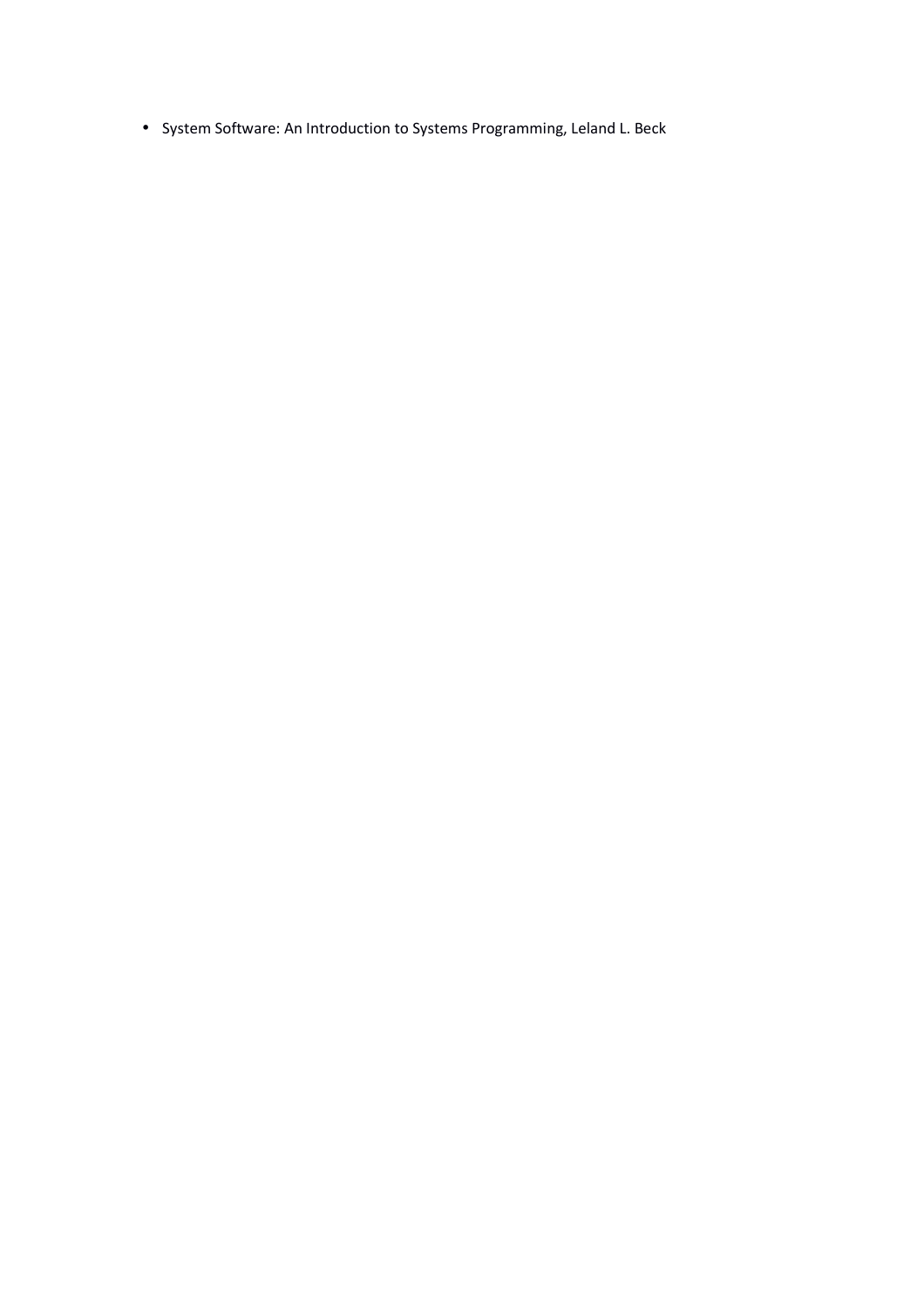## CS-204 Systems

**Objective**: This is the third course in the collection on systems. At the end of the course a successful student should be able to appreciate the issues involved in developing a software subsystem in which the primary activity is communication of data across widely differing geographical scales and with very little hold on the variety of software/hardware combinations of which this subsystem is a part. All this has to be achieved in the context that the entire underlying communication setup cannot be assumed to be reliable.

- Understand the nature of layering and it's naturalness in the design
- Examine the assumptions of the underlying communication setup (hardware/technology)
- Physical Layer, Transmission media, digital transmission, transmission & switching
- Data link layer and it's interface with the physical layer below and the network layer above, a look at Ethernet and IEEE 802.11
- Network layer: the service it is expected to provide and how it is achieved in the context of IP, SDN: an introduction
- Transport layer: the service it is expected to provide and how it is achieved in the context of TCP
- Application layer: Sitting at the top of the network stack, the service it is expected to provide and some sample protocols under the TCP/IP protocol suite
- The Session and presentation layers which have utility in certain contexts, primarily in the telecom sector.
- Network Security and how it should be integrated into the system
- the place and interaction of this subsytem in the larger context of the software/hardawre system of which this a part and whose objective is to make effective and efficient use of the computing device
- Communication protocols at the small scale: communication at the processor level

- Data and communications, W. Stallings
- Computer networks: A systems approach, Peterson and Davie
- Computer Networks, A. S. Tanenbaum
- UNIX Network Programming, Stevens
- TCP/IP Illustrated Volume 1, 2, 3,Richard Stevens